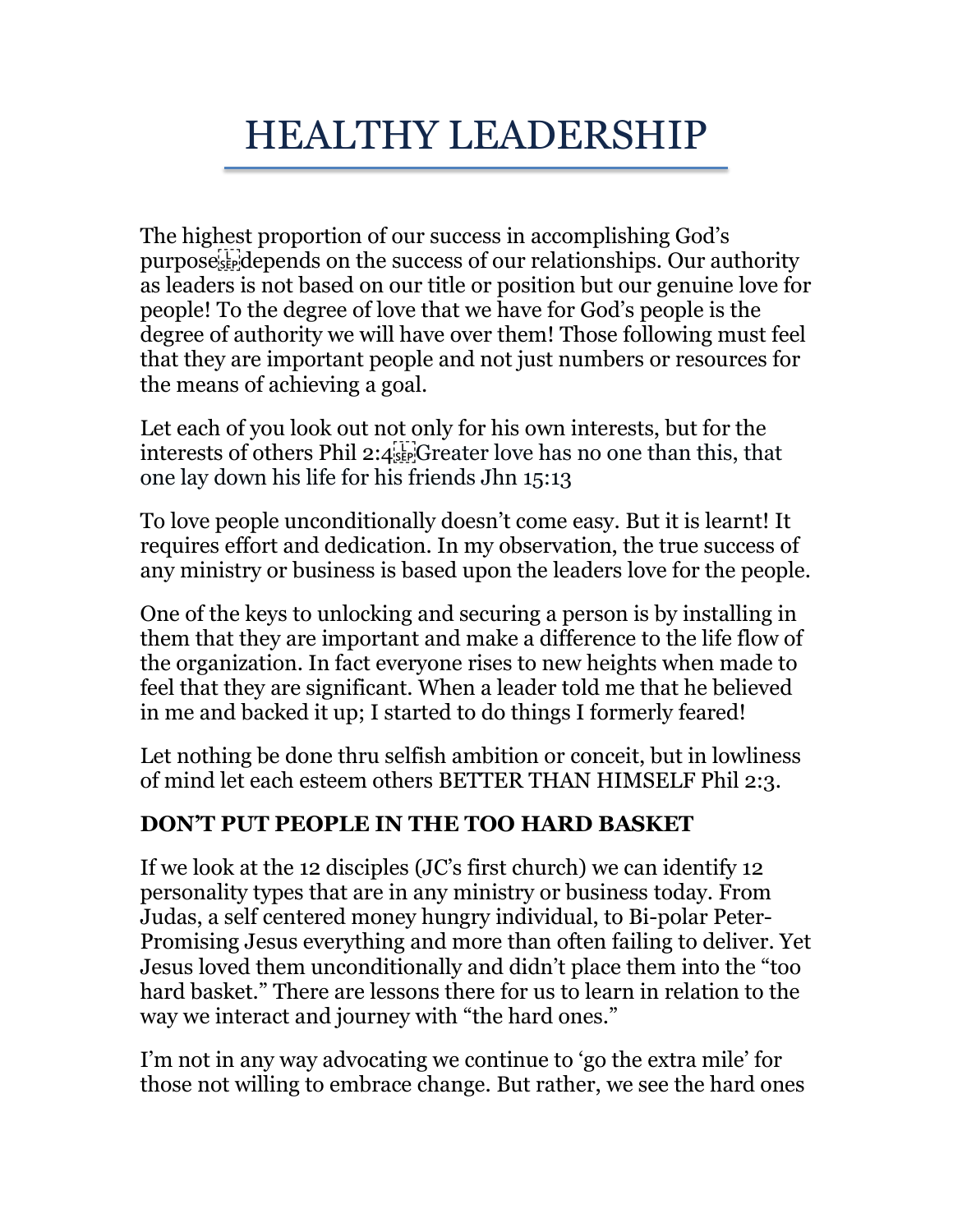as an opportunity to grow in our leadership potential. It's easy to lead those that are hungry and willing to embrace our leadership- but harder to relate with those who don't.

Jesus was not moved by people's idiosyncrasies- but rather He moved people. The mark of a good leader is just that-not being moved by the atmosphere that people walk in (mentalities, attitudes...). For this to happen we need the following:

1. His love's

2. His perspective

3. His fortitude to never say never! $\mathbb{S}^{\mathbb{N}}_{\text{sser}}$ 

The good news is that you have it- you just need to unlock it in the journey!

'SOME' SIGNS OF A GOOD HEALTHY LEADER

### 1. **Willing & hungry to grow beyond personal limitations.**

We rise to the level of our lowest ceiling. Every healthy leader is prepared to work on and grow beyond their limitations.

### **2. Staying consistent**

If we cannot 'rule' our thoughts, feelings and emotions well- we impose a limitation on our ability to lead others. It is paramount for all leaders to stay 'UP' not easily offended and able to rise above the lowest ceiling. Attitudes must be kept healthy by regularly forgiving those who have wronged us. IF we are angry, upset more than normal it could be a sign that we are "hitting our emotional ceiling."

# **3. Maintaining healthy focus**

Perspective is everything. How we view life effects how we engage it! If our perspective is warped or tainted by circumstances, then the circumstances will control us. Normal "kingdom thinking" is believing that all things are possible- Nothing is too hard or too big! Leaders see what others don't see!

# **4. Maintain a healthy, soul and body**